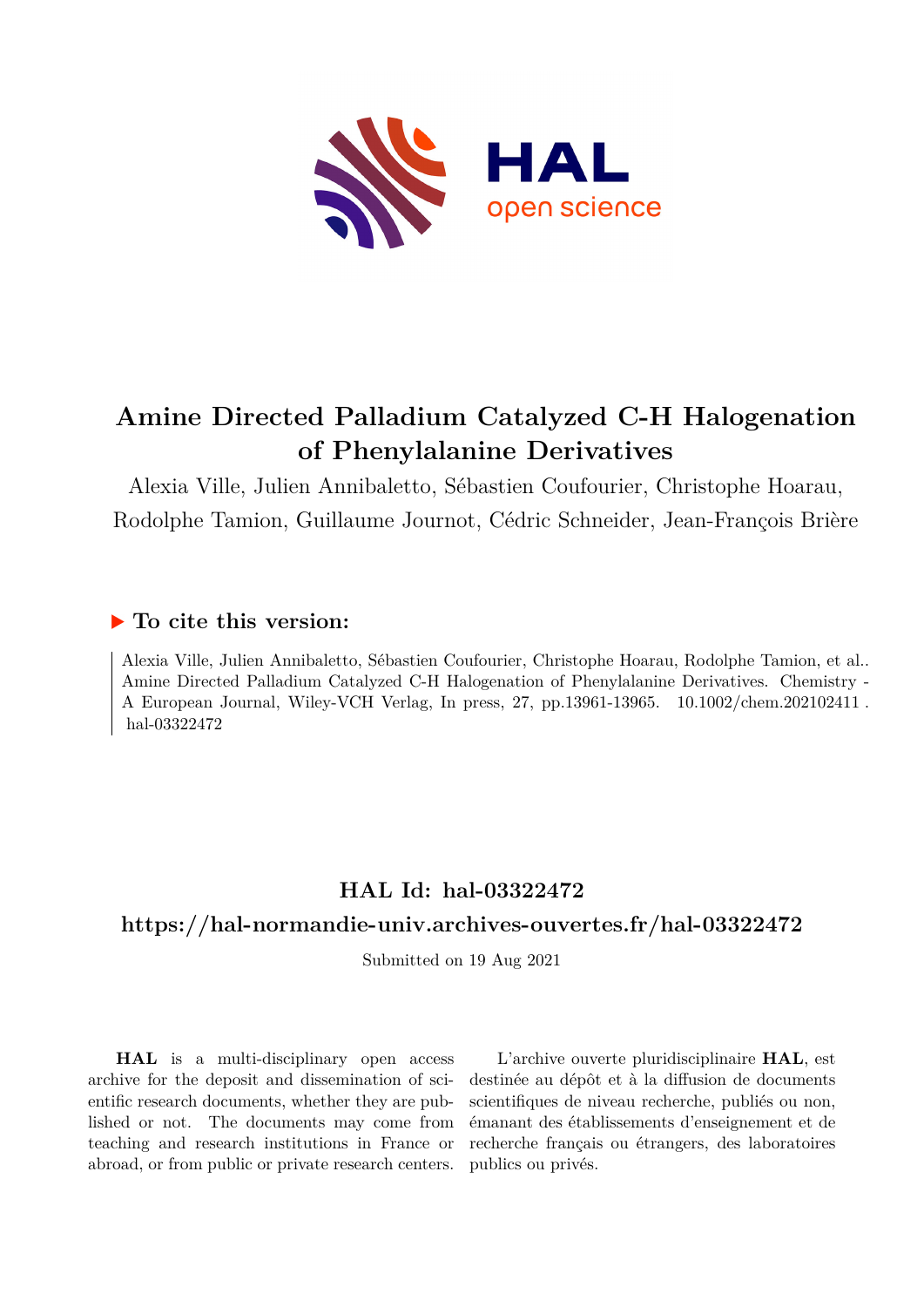# **Amine Directed Palladium Catalyzed C-H Halogenation of Phenylalanine Derivatives**

Alexia Ville, <sup>[a,c]</sup> Julien Annibaletto, <sup>[a,c]</sup> Sébastien Coufourier, <sup>[a,b]</sup> Christophe Hoarau, <sup>[a]</sup> Rodolphe Tamion,<sup>[b]</sup> Guillaume Journot,\*<sup>[b]</sup> Cédric Schneider,\*<sup>[a]</sup> Jean-François Brière\*<sup>[a]</sup>

Dedication ((optional))

| [a]               | Dr. A. Ville, Dr. J. Annibaletto, Dr. S. Coufourier, Prof. C. Hoarau, Dr. C. Schneider and Dr. J.-F. Brière |  |
|-------------------|-------------------------------------------------------------------------------------------------------------|--|
|                   | Normandie Univ, UNIROUEN, INSA Rouen, CNRS, COBRA, 76000 Rouen, France.                                     |  |
|                   | E-mail: cedric.schneider@univ-rouen.fr and jean-francois.briere@insa-rouen.fr                               |  |
|                   | Internet site: www.lab-cobra.fr/equipes/heterocycles/                                                       |  |
| [b]               | Dr. G. Journot, Dr. R. Tamion                                                                               |  |
|                   | Industrial Research Centre-Oril Industrie, CS 60125, 76210 Bolbec, France                                   |  |
|                   | Email: quillaume.journot@servier.com                                                                        |  |
| $\lceil c \rceil$ | These authors contributed equally to this work.                                                             |  |
|                   |                                                                                                             |  |

Supporting information for this article is given via a link at the end of the document. ((Please delete this text if not appropriate))

**Abstract:** An efficient primary amine-directed palladium catalyzed C-H halogenation  $(X = I, Br, Cl)$  of phenylalanine derivatives is reported on a range of quaternary amino acid (AA) derivatives thanks to suited conditions employing trifluoroacetic acid as additive. The extension of this original native functionality-directed *ortho*-selective halogenation was even demonstrated with the more challenging native phenylalanine as tertiary AA.

Given the widespread use of non-proteinogenic amino acid (AA) within bioactive molecules, the diversification of α-AA backbone represents an active research field in medicinal chemistry and in the development of synthetic methodologies.[1,2] Beside numerous investigations of directing-group (DG) site-selective metal-catalyzed  $C(sp^3)$ -H activation of AAs,<sup>[2]</sup> the analogous C(sp<sup>2</sup>)-H functionalization of phenylalanine (Phe) derivatives has grown more recently as a powerful strategy for the regioselective C-C and C-heteroatom bonds construction.<sup>[2,3]</sup> In this context, the halogenated Phe derivatives are valuable building blocks and versatile platforms for cross-coupling reactions allowing to transform the C-X  $(X = I, Br, Cl)$  bonds into a myriad of useful functionalities (Scheme 1A). [4] Based on the design of suited *N*directing-groups (DG) on Phe esters,<sup>[5]</sup> Yu<sup>[5a]</sup> and Correa<sup>[5b]</sup> successfully applied the Pd-catalyzed *ortho*-iodination (triflimide as DG) and bromination (picolinamide as DG) of Phe derivatives.<sup>[6,7]</sup> On the other hand, Barluenga demonstrated the metal-free *ortho*-iodination of Phe esters based on electrophilic aromatic substitution (SEAr) using trifluoroacetamide as DG.<sup>[8]</sup> This strategy overcomes the established moderate *ortho*- *versus* para-regioselectivity issues from native-NH<sub>2</sub> Phe upon usually substrate-controlled pathways (depending on electronic and steric factors).<sup>[9]</sup>

In line with atom- and step-economical strategies, exploiting native-functional group (FG) as DG, the unprotected  $NH<sub>2</sub>$ -directed palladium catalyzed  $C(sp^2)$ -H activation emerged as a straightforward C-C bond formation method.<sup>[10]</sup> Beside the original exploitation of thermodynamically favored five-membered palladacycle intermediates from benzylamine precursors (Scheme 1B,  $n = 0$ ),<sup>[11]</sup> Garcia and Granell pioneered the

carbonylation reaction of α, α-disubstituted R-NH<sub>2</sub> quaternary Phe  $(n = 1)$ .<sup>[12]</sup> This catalytically more challenging  $C(sp^2)$ -H activation sequence, through the formation of a less favored six-membered NH<sub>2</sub>-bond palladacycle, [13,14] was subsequently developed to the coupling reactions of allenes,<sup>[13b]</sup> alkenes<sup>[13c]</sup> as well as aryl partners,[13f,13h] and extended to the native Phe (αmonosubstituted) in few cases.<sup>[13a,13d,13e,13g]</sup> During these achievements, long-standing challenges were addressed to overcome both the formation of stable (and poorly reactive) *bis*amino-Pd<sup>II</sup> complexes and competitive β-H elimination events.<sup>[13]</sup> These issues turned out to be intimately linked to the αsubstitution pattern of the amine substrate and the steric hindrance of this native FG (usually beneficial to the process), [15] while silver and acid reagents turned out to be key additives for securing a successful transformation.<sup>[12,13]</sup> However, in spite of previously reported insightful halogenation reactions of preformed (stepwise and stoichiometric) six-membered ring NH<sub>2</sub>bond palladacycle like pioneered investigations by Vicente and Saura-Llama ( $n = 1$ ),<sup>[14,16]</sup> to the best of our knowledge, the Pdcatalyzed NH<sub>2</sub>-directed C-H halogenation remains to be achieved.



**Scheme 1.** NH2-directed C-H halogenation.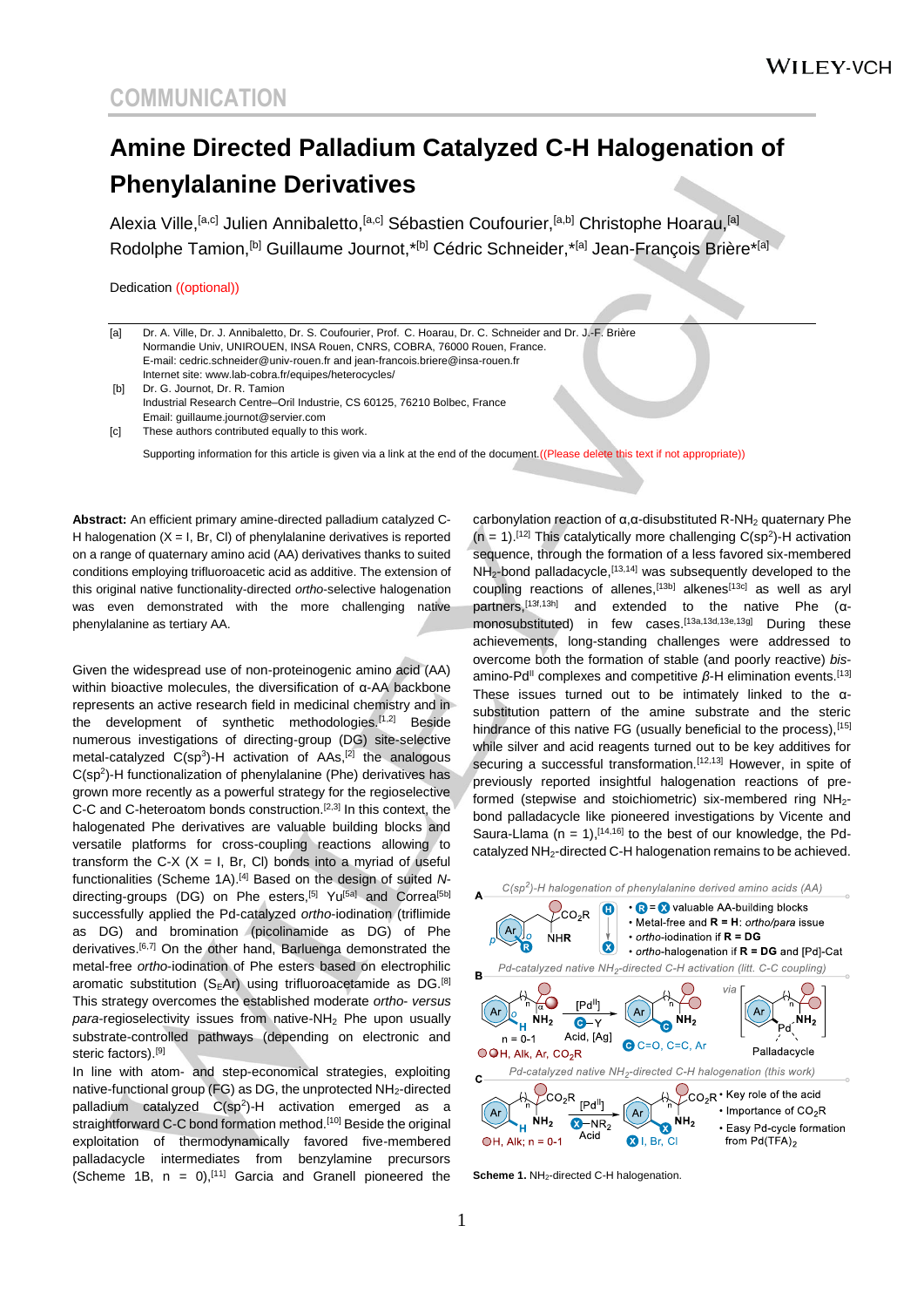We are pleased to report herein an *ortho*-selective C(sp<sup>2</sup>)-H halogenation  $(X = I, Br, Cl)$  of Phe derivatives, highlighting the key role of the amine topology and acid additive to achieve a catalytic process while preventing the non-regioselective halogenation of both the amine and arene moieties (Scheme 1C).

**Table 1.** Proof of principle and optimization.

| Br    | Me.<br>$Pd(OAc)2$ (10 mol%)<br>೦ಂೂMe<br>$NBS$ (2 equiv)<br>NH <sub>3</sub> TFA<br>$CF3CO2H$ (10 equiv)<br>1a-TFA<br>CH <sub>2</sub> Cl <sub>2.</sub> 50 °C, 16 h<br>TFA: $CF_3CO_2$<br>Then basic work-up | Βı<br>2a', $X = H$ ; 2a, $X = Br$ | Me<br>ડ⊖∍Me<br>$Br^{NH_2}$ |
|-------|-----------------------------------------------------------------------------------------------------------------------------------------------------------------------------------------------------------|-----------------------------------|----------------------------|
| Entry | Deviation from the standard conditions                                                                                                                                                                    |                                   | Yield [%]<br>2a', 2a       |
| 1     | None                                                                                                                                                                                                      |                                   | 0,78                       |
| 2     | Use of 1.1 equiv of NBS                                                                                                                                                                                   |                                   | 22, 37                     |
| 3     | Without palladium complex                                                                                                                                                                                 |                                   | 0, 0                       |
| 4     | Without $CF_3CO_2H^{[a]}$                                                                                                                                                                                 |                                   | 0, 0                       |
| 5     | AcOH, HCl, PivOH, $PhCO2H$ instead of $CF3CO2H[b]$                                                                                                                                                        |                                   | 0, 0                       |
| 6     | $Tf_2NH$ or TfOH, instead of $CF_3CO_2H^{[b]}$                                                                                                                                                            |                                   | ≈16, 0                     |
| 7     | 40 °C instead of 50 °C                                                                                                                                                                                    |                                   | 17, 28                     |
| 8     | Pd(OAc) <sub>2</sub> (5 mol%) instead of 10 mol%                                                                                                                                                          |                                   | 11, 55                     |
| 9     | Pd(TFA) <sub>2</sub> instead of Pd(OAc) <sub>2</sub>                                                                                                                                                      |                                   | 14, 64                     |
| 10    | In CF <sub>3</sub> CO <sub>2</sub> H as solvent instead of CH <sub>2</sub> CI <sub>2</sub>                                                                                                                |                                   | 0, 42                      |
| 11    | In AcOH as solvent instead of CH <sub>2</sub> CI <sub>2</sub>                                                                                                                                             |                                   | 0,64                       |
| 12    | In PhCF <sub>3</sub> as solvent instead of $CH2Cl2$                                                                                                                                                       |                                   | 14, 65                     |
| 13    | In CPME or AcOEt as solvent instead of CH <sub>2</sub> CI <sub>2</sub>                                                                                                                                    |                                   | < 26, 0                    |

Reaction conditions: carried out with **1a-TFA** (0.3 mmol) at CH<sub>2</sub>Cl<sub>2</sub> as solvent (0.1 M). Yields determined by <sup>1</sup>H NMR with an internal standard. [a] Same outcome in CH2Cl2/HFIP (1:1). [b] Carried out from the free amine **1a**.

Our investigation commenced with *para*-bromo-α-methyl phenylalanine ester **1a** as an ammonium trifluoroacetate **1a-TFA**, because no background halogenation took place in the presence of *N*-bromosuccinimide (NBS) in CH<sub>2</sub>Cl<sub>2</sub> at 50 °C (Table 1, entry 3).[17] To our delight the major *ortho*-dibrominated product **2a** was formed in 37% NMR yield along with 22% of the mono-brominated counterpart **2a'** (entry 2) in the presence of 10 equivalents of trifluoroacetic acid ( $CF_3CO_2H$ ) and 1.1 equivalent of NBS, while 2 equivalents of NBS furnished exclusively **2a** in an excellent 78% yield (entry 1). In general, an excess of NBS led to lower yields.<sup>[17]</sup> The key role of the acid additive is worthy of note (10 equivalents is the optimal amount), [18] as no reaction took place in the absence of CF3CO2H (entry 4), and other acids turned out to be ineffective (entry 5) or to afford traces of  $2a'$  (like TfOH or  $Tf_2NH$ , entry 6). The amount of  $Pd(OAc)_2$  could be decreased to 5 mol % (entry 8), and  $Pd(TFA)<sub>2</sub>$  (entry 9) could be used instead to furnish the dibrominated product **2a** (55-64%, entries 8-9), although the obtained mono-brominated compound **2a'** (11-14%) was not completely consumed in these conditions, likewise the reaction temperature at 40 °C (entry 7). A screening of solvents showed that the reaction could be carried out in pure  $CF_3CO_2H$  or acetic acid (42% and 64% of **2a**, entries 10-11), and in non-coordinating solvents such as PhCF<sub>3</sub> (2a'-14% and 2a-65% yields entries 12-13), but none of them surpassed dichloromethane in the soft 50 °C conditions.

**Table 2.** Scope and limitation.



Reaction conditions: carried out with **1** (0.3 mmol) and NBS (2 equiv). Isolated yields (%) after column chromatography. [a] The presence of starting material (10%) and mono-halogenated products **3a'**-19% and **4a'**-13% were detected on the crude mixture by <sup>1</sup>H NMR. [b] Inseparable mixture. [c] Without Pd-catalyst a mixture of *ortho-* and *para*-brominated products (28% and 29% respectively) was obtained. [d] On 1 mmol scale. [e] With NXS (1.1 equiv). [f] In CH2Cl2/HFIP giving slightly better results. [g] Remaining starting material **1e**-10% (X = Br), **1e**-13% (X = Cl), **1e**-43% (X = I). [h] With NBS (1.1 equiv) 60/40 ratio of mono-Br (5-position) and di-1,5-Br were obtained.

Then, we investigated these soft and *ortho*-selective C-H bromination conditions to α-methyl phenylalanine ester derivatives **1a**-**1o** as free amine (Table 2). Starting from *para*substituted **1a-1c** (*para*-Br, Cl and Me) and unsubstituted **1d** precursors, the *ortho*-dibrominated products **2a**-**c** and **2d** were obtained in isolated yields ranging from 54% to 76%. In the case of *para*-methyl substrate **1c** traces of the mono-brominated **2c'** (6%) was also obtained. Interestingly, the α-methyl phenylalanine ester **1d** (electron-neutral Ar) furnished a mixture of *ortho*- and *para*-brominated products in the absence of palladium. This outcome shows that the Pd-catalyzed C-H halogenation surpasses significantly the rate of the background reaction. Although the sterically hindered *meta*-CF<sub>3</sub> precursor **1e** gave selectively 2-brominated compound **2e** in 55% yield (1.1 equiv of NBS), the less sterically encumbered substrates (with *m*-F and *m*-Me) led to the di-brominated products **2f** and **2g** in 70% and 60% yields in the presence of 2 equivalents of NBS. Regardless of the nature of the *ortho*-substituent on amino esters **1h**-**l**, the corresponding mono-brominated products **2h**-**2l** were isolated in 52-80% yields. As expected, electron-rich methoxy-substituted precursors **1m** and **1n** underwent a competitive  $S<sub>E</sub>$ Ar-based background pathway e.g. providing the brominated product **2n** (77%) at the *para*-position to the OMe at C2 position. Nonetheless, starting from OTf derivative (**1o**) secured the Pdcatalyzed *ortho*-bromination reaction to afford **2o** in 79% yield. Importantly, although full-conversion was not always reached in similar conditions, the chlorinated (**3a**-54%, **3e**-46%, **3l**-60%) and iodinated (**4a**-53%, **4e**-29%, **4l**-55%) products were also synthesized by means of NCS and NIS, demonstrating thereby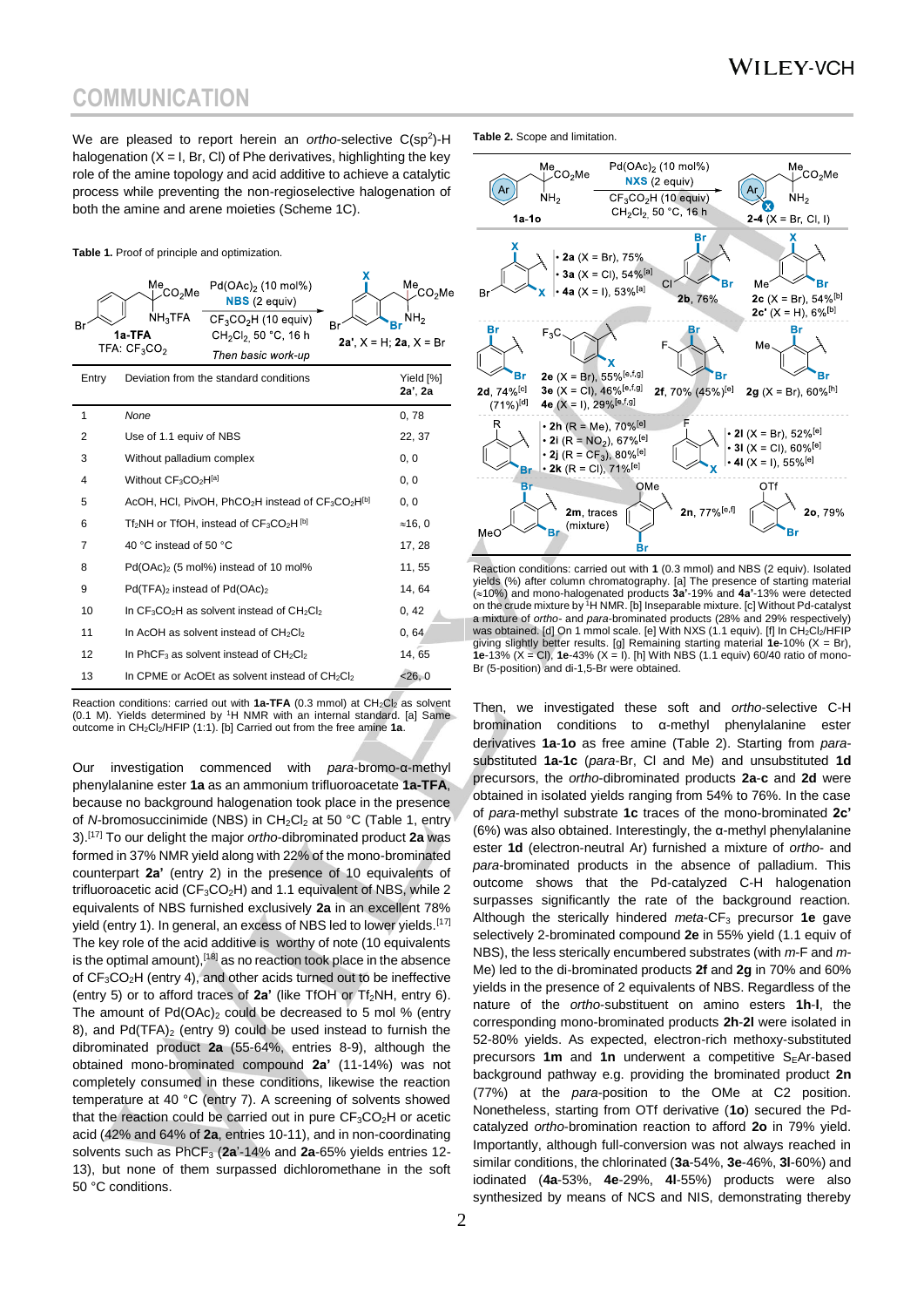the versatility of this C-H halogenation sequence towards platforms with orthogonal substitution pattern for further crosscoupling reactions.

Next, we explored the diversity of the AA backbone (Table 3). The use of the amino ester **1p**, having a α-phenyl moiety, led to a mixture likely due to competitive formation and reaction of 5 and 6-membered ring Pd-cycles. These phenomenons have been discussed by Garcia, Granell and Ariza for the carbonylation reaction.[12,13b] However, precursors with more hindered alkyl groups such as *i*-Pr **1q** and *i*-Bu **1r**, and the precursor with ethyl ester moiety **1t** gave rise to the corresponding di-bromo compounds **2q**, **2r** and **2t** in respectively 66%, 70% and 87% yields. Note of worthy, the *tert*-butyl-esters, and even the benzylester derivatives did not completely survive to these acidic conditions. Interestingly, the dibenzyl-glycine precursor **1s** yielded uneventfully tetra-*ortho*-brominated product **2s** in 63% (even with less than 4 equivalents of NBS), highlighting an efficient poly-halogenation process. Furthermore, the chlorinated (**3r**-75% and **3s**-66%) and, in lower yields, iodinated (**4r**-22% and **4s**-28%) products were also accessible.

**Table 3.** Scope and structure-activity relationship.



Reaction conditions: carried out with **1p**-**1t**, **1u-TFA, 7-TFA** (0.3 mmol). Isolated yields (%) after column chromatography. [a] Both benzyl moieties were *ortho*-di-halogenated with NXS (4 equiv). [b] By <sup>1</sup>H NMR with an internal standard: **2s**-95%, **3s**-89%, **4s**-56%. [c] <sup>1</sup>H NMR yield of monoBr/diBr **2u'**:**2u** amines before benzoylation in various solvents gave 28:19 in CH<sub>2</sub>Cl<sub>2</sub>, 55:33 in CH<sub>2</sub>Cl<sub>2</sub>/HFIP. 67:34 in CH2Cl2/HFIP with Cu(OAc)2. *Variations of conditions.* [d] NBS (1.5 equiv), Cu(OAc)<sub>2</sub> (1 equiv), CH<sub>2</sub>Cl<sub>2</sub>:HFIP (1:1), 50 °C, 16 h, and *N*-protection. [e] NBS (1.5 for **8** and 2 equiv for **5u**), Pd(OAc)<sup>2</sup> (10 mol% for **8** and 20% mol% for **5u**), CF3CO2H as solvent. [f] NCS (1.5 equiv) at 60 °C, 24 h; 58% of **6u'** and 29% of **6u** at 50 °C.

We subsequently tackled the even more challenging phenylalanine ester **1u**, as an ammonium salt **1u-TFA** which is much easier to handle (Table 3). As a rule of thumb, the less hindered secondary amines are more prone to both competitive *β*-H elimination and pre-formation of unreactive *bis*-amino-Pd<sup>II</sup> complexes.[13a,13d,13e,13g] Although, the previously developed conditions furnished a promising formation of mono- and dibrominated amines **2u'** and **2u** in 28% and 19% yields (determined by  $1H$  NMR with 1.5 equiv of NBS),  $[19]$  the use of hexafluoroisopropanol (HFIP)<sup>[20]</sup> as solvent and copper additive led to improved conversions (see Table 3). These conditions allowed to isolate the corresponding products **5u'** and **5u** in respectively 46% and 38% yields, after the *N*-benzoylation

protection. Interestingly, by carrying out the reaction in trifluoroacetic acid as solvent (2 equiv of NBS and without copper), a smooth dibromination occurred to provide exclusively product **5u** in 65% yield, showing that the second bromination is even faster in this case.<sup>[21]</sup> These conditions were compatible with phenylglycine precursor **7** (*via* a 5-membered Pd-cycle) furnishing the dibrominated compound **8** in a descent yield of 47%.[6] Eventually, the successful chlorination reaction of **1u-TFA** was also proven in  $CH_2Cl_2/HFIP$  solvent conditions at 60 °C for 24 h giving a mixture of monochlorinated **6u'** (28%) and dichlorinated **6u** (50%) products. This temperature secures a complete consumption of the starting material while giving predominantly the dichlorinated product **6u**, contrariwise to the outcome at 50 °C in 16 h (58% of **6u'** and 29% of **6u**).



**Scheme 2.** Reactivity investigation. Reaction conditions: [a] NBS (2 equiv/[Pd]),  $CF_3CO_2H$  (10 equiv) in  $CH_2Cl_2$ , 50 °C, 16 h. <sup>1</sup>H NMR yield determined with an internal standard. [b] Same outcome in optimized conditions A in Table 3.

As long as the substrate topology is concerned, the replacement of the CO2R by an amide function (**9a**) or the use of the α,αdimethyl amine **9b** led to traces of products (unclean reaction, Scheme 2A). Next, an unsubstituted phenethylamine **9c** proved to be moderately suited for these conditions giving the monobrominated product **10c'** in 24% yield (See SI for details), which shed light on the ester moiety as key element for the C-H halogenation sequence. We also initiated some model testreactions (Scheme 2B). Although a slow background bromination of the aryl moiety was observed for the ammonium salt **1d-TFA**, the free amine **1d** underwent a rapid transformation in the presence of NBS at room temperature, by forming *a priori* the *N*-Br product **11d** (structure observed in a NMR tube and analyzed by MS-analysis). The subsequent addition of  $CF<sub>3</sub>CO<sub>2</sub>H$  triggered the halogenation of the phenyl part (via a supposed -NH<sub>2</sub>+Br species)[22] to afford a mixture of starting material **1d** and several derivatives from which the *para*-bromo **1a** was the major product. Actually, this product **1a** was hardly observed in the optimized Pdcatalyzed conditions. In line with our previous observation with phenylalanine ester **1u** (giving **12u**, Scheme 2C),[23] a straightforward synthesis and isolation of the palladacycle **12d** as a solid, likely as a dimeric species, was achieved from the freeamine **1d** in the presence of Pd(TFA)<sub>2</sub> (likewise from **1d-TFA** and Pd(OAc)<sub>2</sub>).<sup>[17,24]</sup> This protocol conveniently complement the seminal investigation of Vicente and Saura-Llama who observed the facile palladation of triflate ammonium salt of phenylalanine esters thanks to the electron-poor (and poorly coordinating)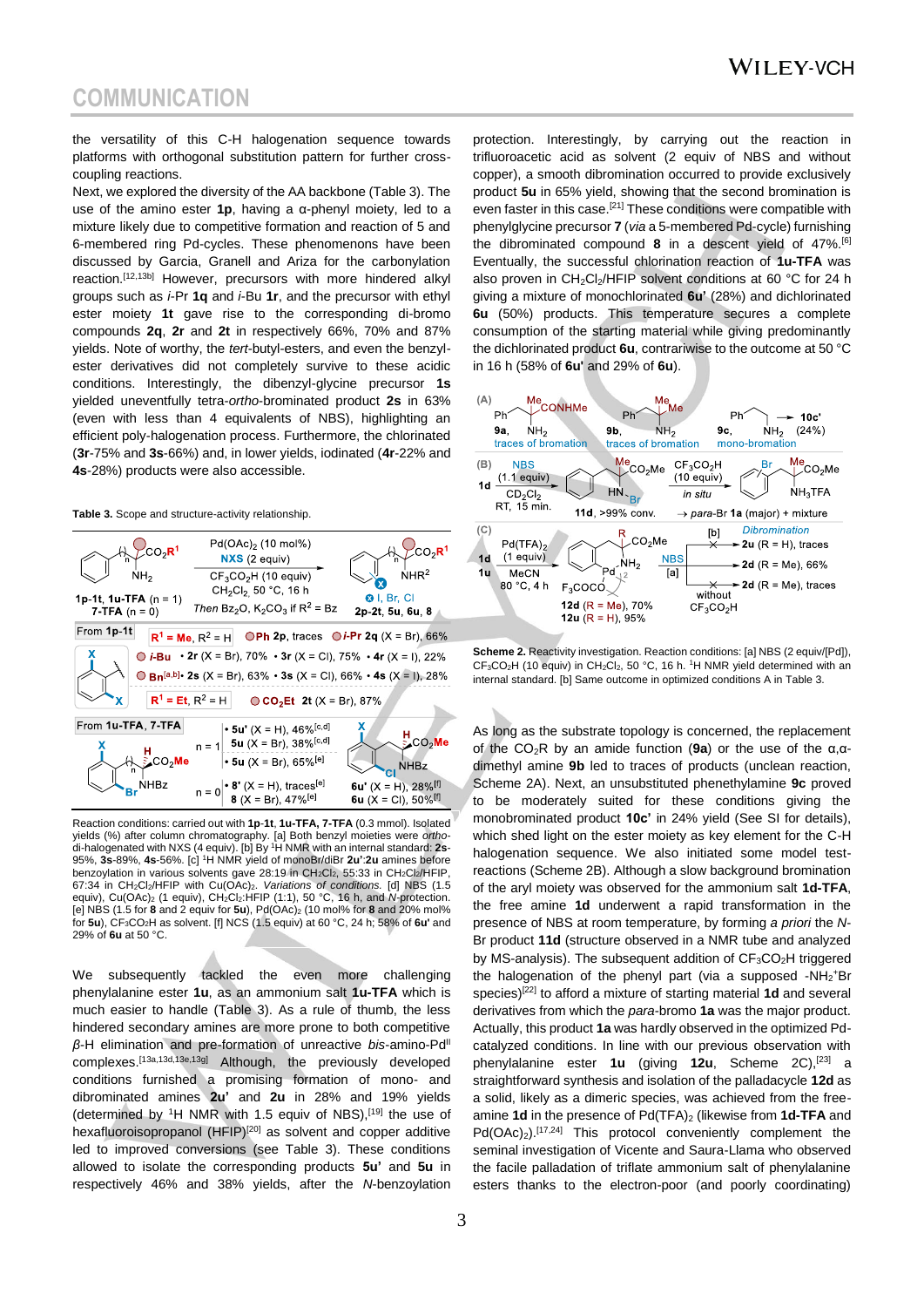triflate anion.[16b] To our surprise, no bromination took place on the palladacycle **12u** (R = H), even in optimized conditions (see Table 3). Contrariwise, the bis-bromination (66% of **2d**) occurred on the more hindered analogue **12d** by NBS, but only in the presence of  $CF<sub>3</sub>CO<sub>2</sub>H.$ 



**Scheme 3. Proposed catalytic cycle.** 

In light of these preliminary investigations, [17] the Pd-catalyzed C-H activation process and the subsequent halogenation events seem to be finely balanced between reaction conditions and substrate structure.<sup>[18,25,26]</sup> Then, we propose a postulated catalytic cycle depicted in Scheme 3, in order to account these outcomes. The more potent Pd(TFA)<sup>2</sup> would be formed *in situ* from  $Pd(OAc)_2$  and  $CF_3CO_2H$  to trigger the NH<sub>2</sub>-directed palladation to give intermediate 14.<sup>[11a],[18]</sup> With regard to insightful investigations on phenylglycine esters,[26] a type of concerted metalation-deprotonation (CMD) mechanism would occur. However, the rate of the second metalation significantly depends on the conditions and substrates, leading to a more facile dihalogenation of hindered quaternary amino esters  $(1, R \neq H)$  or secondary aminoesters 1u and 7 in CF<sub>3</sub>CO<sub>2</sub>H as solvent, contrariwise to phenylalanine ester 1u in HFIP/CH<sub>2</sub>Cl<sub>2</sub>.<sup>[25]</sup> The halogenation of *N*-bonded Pd-cycle has been well-investigated while revealing complex and various scenarios that also depend on the nature of the halogenated reagent.<sup>[27]</sup> At that stage, we hypothesize that the monomeric palladium complex **14** is the most reactive species which undergoes a rapid oxidative insertion by NBS, possibly pre-activated by CF<sub>3</sub>CO<sub>2</sub>H<sub>2</sub><sup>[28]</sup> through the previously proposed formation of a Pd<sup>IV</sup> intermediate 15,<sup>[27a,29]</sup> prior to the final reductive elimination furnishing the halogenated product **2**. Although the key role of reagents and additives requires further investigations, one can suppose that the trifluoroacetic acid additive also possesses the suited  $pK<sub>a</sub>$  value to maintain the amino acid derivatives essentially in the ammonium salt state (**1-TFA**). These conditions prevent thereby the otherwise fast and unselective background bromination reaction, while liberating sufficient amount of amine **1** (*equilibrated step I*) for the subsequent coordination event towards **14** *via* **13**. Next, the equilibrium between dimeric<sup>[29,30]</sup> palladium complex **12** (supposed less reactive) and monomeric counterpart **14**, is driven towards **14** (*equilibrated step II*) upon the

influence of both (1) steric hindrance  $(R = H \text{ vs } Me)^{[15]}$  and (2) an external weakly coordinating ligand  $(L = CF<sub>3</sub>CO<sub>2</sub>H, NBS, etc.).$ We assume likewise that the electron-poor and coordinated ester group could balance the *equilibrated steps 1 and 2* favorably in the catalytic cycle.<sup>[13b]</sup>

In conclusion, this work reports an efficient and versatile primary amine-directed palladium catalyzed  $C(sp^2)$ -H halogenation  $(X = I, I)$ Br, Cl) of phenylalanine (Phe) platforms. This strategy gives rise to the formation of a large array of original halogenated Phederivatives as non-proteinogenic-AA and highlights the use of native functionality-NH<sub>2</sub> as a DG, preventing thereby any N-(de)protection sequences. The exploitation of this strategy to introduce other functionalities is under investigation.

#### **Acknowledgements**

This work has been partially supported by University of Rouen Normandy, INSA Rouen Normandy, the Centre National de la Recherche Scientifique (CNRS), European Regional Development Fund (ERDF), Labex SynOrg (ANR-11-LABX-0029), Carnot Institute I2C, the graduate school for research XL-Chem (ANR-18-EURE-0020 XL CHEM) by Region Normandie and by Oril Industrie, affiliated to "Les Laboratoires Servier" through the aegis of the joint laboratory COBRA – Oril Industrie: "IDECHEM". We thank Dr Lucile Vaysse-Ludot and Dr Jean Fournier for fruitful discussions and support.

**Keywords:** CH functionalization • halogenation • amino acids • palladium • homogenous catalysis

- [1] a) T. Boibessot, D. Bénimélis, P. Meffre, Z. Benfodda, *Amino Acids* **2016**, *48*, 2081-2101; b) E. Lenci, A. Trabocchi, *Chem. Soc. Rev.* **2020**, *49*, 3262- 3277.
- [2] a) I. Saikia, A. J. Borah, P. Phukan, *Chem. Rev.* **2016**, *116*, 6837-7042; b) S. Mondal, S. Chowdhury, *Adv. Synth. Catal.* **2018**, *360*, 1884-1912; c) T. Brandhofer, O. García Mancheño, *Eur. J. Org. Chem.* **2018**, *2018*, 6050- 6067.
- [3] X. W. Li Xiaofang, Ding Qiuping, *Chin. J. Org. Chem.* **2019**, *39*, 1867-1874.
- [4] For selected examples, see: a) B. de Lange, D. J. Hyett, P. J. D. Maas, D. Mink, F. B. J. van Assema, N. Sereinig, A. H. M. de Vries, J. G. de Vries, *ChemCatChem* **2011**, *3*, 289-292; b) N. J. Weise, S. T. Ahmed, F. Parmeggiani, E. Siirola, A. Pushpanath, U. Schell, N. J. Turner, *Catal. Sci. Technol.* **2016**, *6*, 4086-4089; c) Y. Ma, X. Pan, B. Guan, G. Zhang, Z. Liu, *Org. Biomol. Chem.* **2020**, *18*, 9883-9894; d) J. Richardson, K. P. Cole, A. C. DeBaillie, J. Hao, J. Piper, P. Houghton, J. Rizzo, M. Jia, P. Liu, P. Huang, K. Kadlecikova, C. F. Garcia, D. S. Richards, *Org. Proc. Res. Dev.*  **2020**, *24*, 2549-2564.
- [5] a) J.-J. Li, T.-S. Mei, J.-Q. Yu, *Angew. Chem. Int. Ed.* **2008**, *47*, 6452-6455; *Angew. Chem.* **2008**, *120*, 6552; b) M. San Segundo, A. Correa, *Chem. Sci.* **2019**, *10*, 8872-8879.
- [6] For *N*-DG based halogenation of phenylglycine, see: W. Zeng, M. Nukeyeva, Q. Wang, C. Jiang, *Org. Biomol. Chem.* **2018**, *16*, 598-608.
- [7] For reviews, see: a) S. R. Neufeldt, M. S. Sanford, *Acc. Chem. Res.* **2012**, *45*, 936-946; b) D. A. Petrone, J. Ye, M. Lautens, *Chem. Rev.* **2016**, *116*, 8003-8104; c) R. Das, M. Kapur, *Asian J. Org. Chem.* **2018**, *7*, 1524-1541.
- [8] J. Barluenga, J. M. Álvarez-Gutiérrez, A. Ballesteros, J. M. González, *Angew. Chem. Int. Ed.* **2007**, *46*, 1281-1283; *Angew. Chem.* **2007**, *120*, 1303.
- [9] a) J. R. L. Smith, L. C. McKeer, J. M. Taylor, *J. Chem. Soc., Perkin Trans. 2* **1988**, 385-391; b) M. J. Adam, Y. Z. Ponce, J. M. Berry, *J. Label. Compd. Radiopharm.* **1990**, *28*, 1065-1072; c) J. Barluenga, M. A. García-Martín,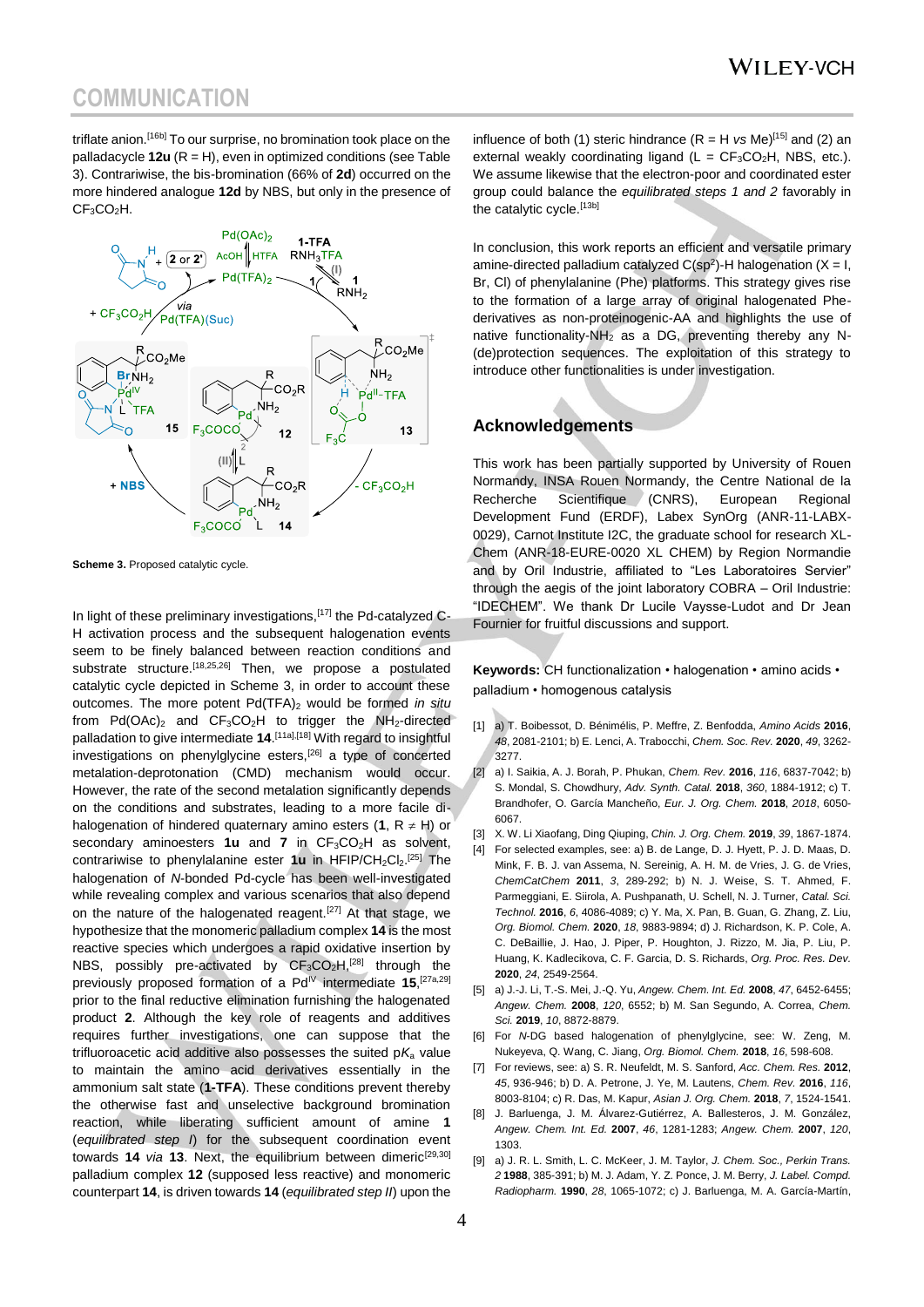J. M. González, P. Clapés, G. Valencia, *Chem. Commun.* **1996**, 1505- 1506; d) Y. Yokoyama, T. Yamaguchi, M. Sato, E. Kobayashi, Y. Murakami, H. Okuno, *Chem. Pharm. Bull.* **2006**, *54*, 1715-1719; e) J.-Q. Liu, C. Qian, X.-Z. Chen, *Synthesis* **2010**, 403-406.

- [10] M. Kapoor, A. Singh, K. Sharma, M. Hua Hsu, *Adv. Synth. Catal.* **2020**, *362*, 4513-4542.
- [11] For representative references, see: a) A. Lazareva, O. Daugulis, *Org. Lett.*  **2006**, *8*, 5211-5213; b) M. Miura, C.-G. Feng, S. Ma, J.-Q. Yu, *Org. Lett.*  **2013**, *15*, 5258-5261; c) C. Zhang, Y. Ding, Y. Gao, S. Li, G. Li, *Org. Lett.*  **2018**, *20*, 2595-2598; d) P. Chand-Thakuri, V. G. Landge, M. Kapoor, M. C. Young, *J. Org. Chem.* **2020**, *85*, 6626-6644.
- [12] a) B. López, A. Rodriguez, D. Santos, J. Albert, X. Ariza, J. Garcia, J. Granell, *Chem. Commun.* **2011**, *47*, 1054-1056; b) J. Albert, X. Ariza, T. Calvet, M. Font-Bardia, J. Garcia, J. Granell, A. Lamela, B. López, M. Martinez, L. Ortega, A. Rodriguez, D. Santos, *Organometallics* **2013**, *32*, 649-659.
- [13] a) S. Preciado, L. Mendive-Tapia, F. Albericio, R. Lavilla, *J. Org. Chem.*  **2013**, *78*, 8129-8135; b) A. Rodríguez, J. Albert, X. Ariza, J. Garcia, J. Granell, J. Farràs, A. La Mela, E. Nicolás, *J. Org. Chem.* **2014**, *79*, 9578- 9585; c) A. Mancinelli, C. Alamillo, J. Albert, X. Ariza, H. Etxabe, J. Farràs, J. Garcia, J. Granell, F. J. Quijada, *Organometallics* **2017**, *36*, 911-919; (d) H. Lin, X. Pan, A. L. Barsamian, T. M. Kamenecka, T. D. Bannister, *ACS Catal.* **2019**, *9*, 4887-4891; e) S. Fan, Y. Ding, X. Chen, Y. Gao, L. Fu, S. Li, G. Li, *J. Org. Chem.* **2019**, *84*, 13003-13012; f) P. K. Pramanick, Z. Zhou, Z.-L. Hou, B. Yao, *J. Org. Chem.* **2019**, *84*, 5684-5694; g) Y. Ding, S. Fan, X. Chen, Y. Gao, S. Li, G. Li, *Org. Lett.* **2019**, *21*, 4224-4228; h) F. Yuan, Z.-L. Hou, P. K. Pramanick, B. Yao, *Org. Lett.* **2019**, *21*, 9381-9385; i) S. Wang, B. Yu, H.-M. Liu, *Org. Lett.* **2021**, *23*, 42-48.
- [14] a) J. Dupont, C. S. Consorti, J. Spencer, *Chem. Rev.* **2005**, *105*, 2527- 2572; b) J. Vicente, I. Saura-Llamas, *Comm. Inorg. Chem.* **2007**, *28*, 39- 72.
- [15] a) For insighful discussions, see: B. Haffemayer, M. Gulias, M. J. Gaunt, *Chem. Sci.* **2011**, *2*, 312-315; b) J. Calleja, D. Pla, T. W. Gorman, V. Domingo, B. Haffemayer, M. J. Gaunt, *Nat. Chem.* **2015**, *7*, 1009-1016.
- [16] a) J. Vicente, I. Saura-Llamas, J.-A. García-López, B. Calmuschi-Cula, D. Bautista, *Organometallics* **2007**, *26*, 2768-2776; b) J. Vicente, I. Saura-Llamas, M.-J. Oliva-Madrid, J.-A. García-López, D. Bautista, *Organometallics* **2011**, *30*, 4624-4631.
- [17] See Supplementary Information for an overview of the optimization and mechanistic investigations.
- [18] For a recent discussion on the influence of acid additives on palladiumcatalyzed C−H functionalization, see: J. Váňa, J. Bartáček, J. Hanusek, J. Roithová, M. Sedlák, *J. Org. Chem.* **2019**, *84*, 12746-12754.
- [19] The use of HFIP and copper additives prevented the precipitation event of palladium in the presence of an excess of NBS.
- [20] a) J. Wencel-Delord, F. Colobert, *Org. Chem. Front.* **2016**, *3*, 394-400; b) T. Bhattacharya, A. Ghosh, D. Maiti, *Chem. Sci.* **2021**, *12*, 3857-3870.
- [21] Interestingly, the direct bromination of phenyalanine as amino acid occured (in CF3CO2H, Pd(OAc)<sup>2</sup> 20 mol%, 50 °C) to give **5u'** and **5u** in 50% and 45% NMR yields after protection, but the purification of **5u'** was not successful due to the coelution of impurities. This is a rare case of amino acid directed C-H functionalization of phenethylamine platform as pioneered by Albericio and Lavilla for C-C bond formation see ref. 13a.
- [22] S. J. Lee, M. S. Terrazas, D. J. Pippel, P. Beak, *J. Am. Chem. Soc.* **2003**, *125*, 7307-7312.
- [23] A. Jacquin-Labarre, S. Coufourier, R. Tamion, A. Le Foll, V. Levacher, C. Afonso, V. Gandon, G. Journot, J.-F. Brière, C. Hoarau, *Organometallics*  **2020**, *39*, 767-773.
- [24] Although a rather stable solid compound **12d** was obtained after filtration and evaporation, this pallacycle proved to be rather labile in solution (e.g. in the presence of ligands) and was further caracterized by subsequent transformations. In line with previous observations in Phe and Gly series (see references 12 and 25), one set of signals were observed by <sup>1</sup>H NMR at room temperature, despite the presence of two enantiomers and the possible formation of cisoid or transoid palladacyles, which tend to show several stereoisomeric species in equilibrium (see SI).
- [25] a) A. D. Ryabov, I. K. Sakodinskaya, A. K. Yatsimirsky, *J. Chem. Soc., Dalton Trans.* **1985**, 2629-2638; b) L. Wang, B. P. Carrow, *ACS Catal.*  **2019**, *9*, 6821-6836.
- [26] E. Laga, A. García-Montero, F. J. Sayago, T. Soler, S. Moncho, C. Cativiela, M. Martínez, E. P. Urriolabeitia, *Chem. Eur. J.* **2013**, *19*, 17398- 17412.
- [27] For leading references, see: a) S. R. Whitfield, M. S. Sanford, *J. Am. Chem. Soc.* **2007**, *129*, 15142-15143; b) D. C. Powers, T. Ritter, *Nat. Chem.* **2009**, *1*, 302-309; c) M. C. Nielsen, E. Lyngvi, F. Schoenebeck, *J. Am. Chem. Soc.* **2013**, *135*, 1978-1985; d) B. E. Haines, H. Xu, P. Verma, X.-C. Wang, J.-Q. Yu, D. G. Musaev, *J. Am. Chem. Soc.* **2015**, *137*, 9022-9031.
- [28] Y. Jaiswal, Y. Kumar, A. Kumar, *Org. Biomol. Chem.* **2019**, *17*, 6809-6820.
- [29] At that stage, we cannot rule out the formation of a binuclear Pd<sup>III</sup>-Pd<sup>II</sup> intermediate from 12 or the Pd<sup>II</sup>/Pd<sup>II</sup> redox-neutral electrophilic cleavage sequence of 12 or 14 upon the CF<sub>3</sub>CO<sub>2</sub>H activation of NBS or with other halogenated reagents, see references 27 for discussion.
- [30] B. E. Haines, J. F. Berry, J.-Q. Yu, D. G. Musaev, *ACS Catal.* **2016**, *6*, 829- 839.